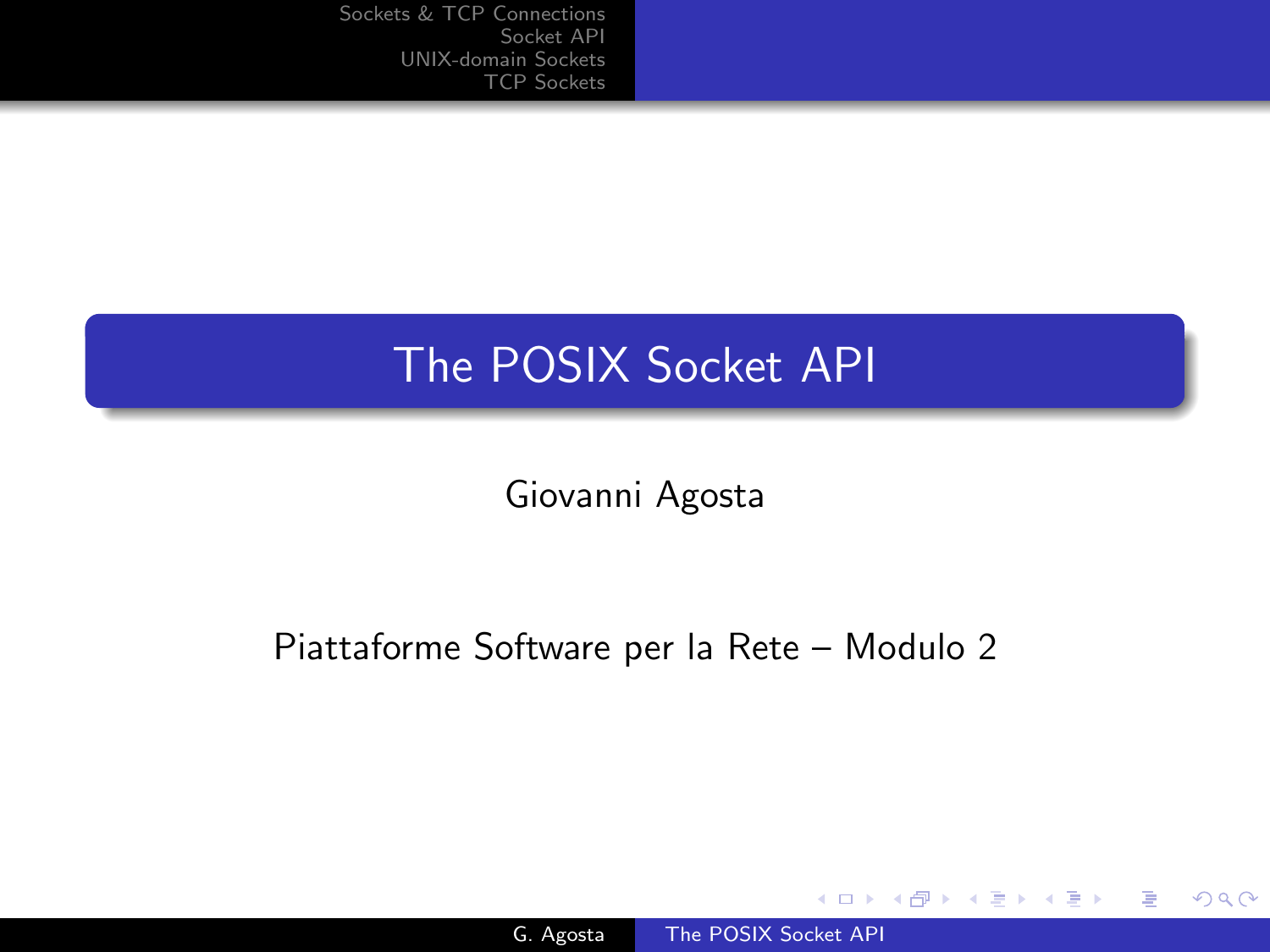## **Outline**



## 2 [Socket API](#page-6-0)

3 [UNIX-domain Sockets](#page-15-0)



4日)

一本語

 $\sim$ 

a **State**  ∍

э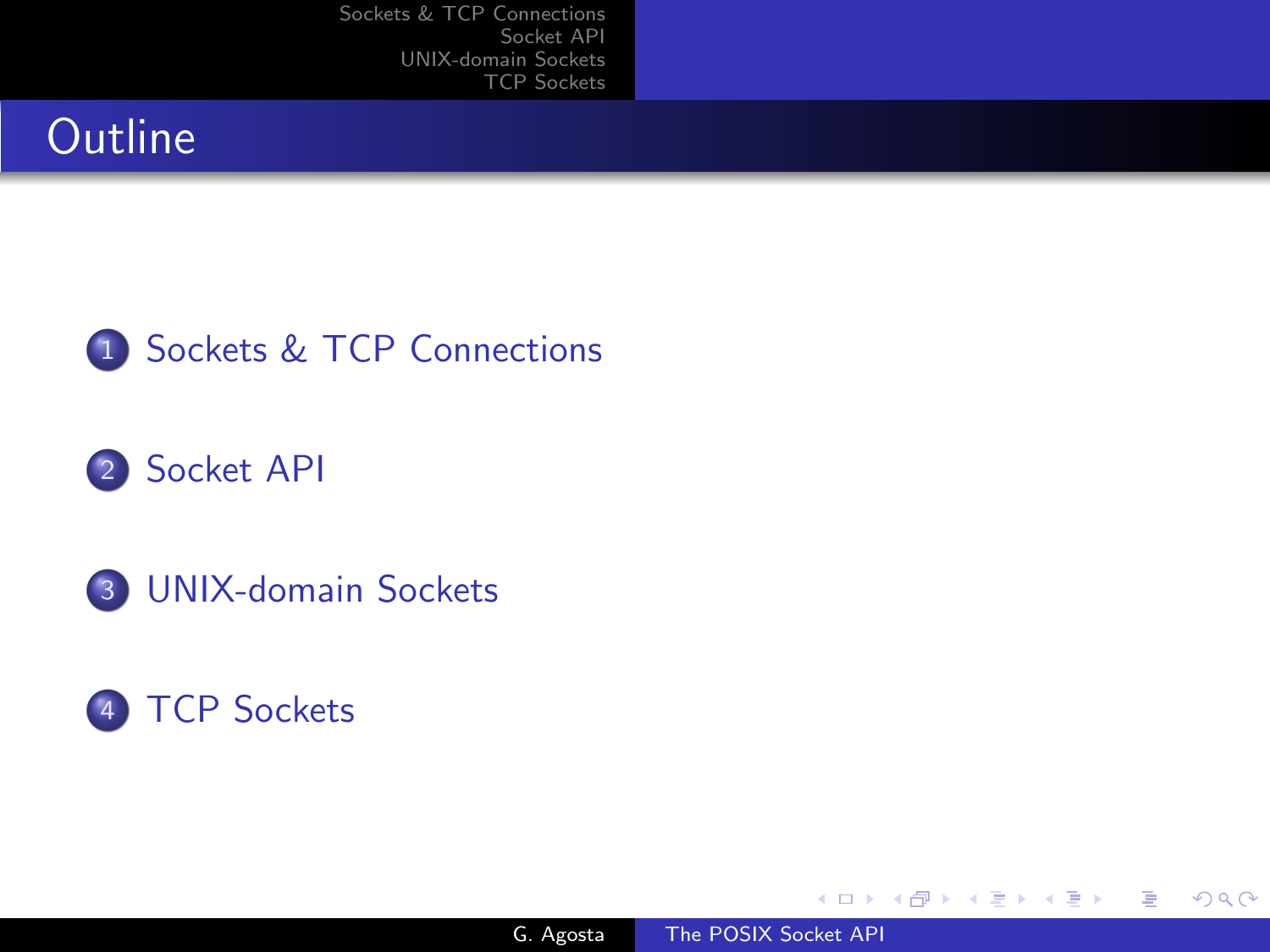# TCP Connections

Preliminaries

### TCP Application Interfaces

- Loosely specified
- Multiple implementations (Berkeley Sockets, System V TLI)
- **•** Finally, POSIX socket API

#### POSIX Sockets API

- (Mostly) Unix networking interface abstraction
- **•** Bidirection communication device
- Allows many different underlying protocols (not just TCP)
- <span id="page-2-0"></span>Also abstracts inter process communication (IPC)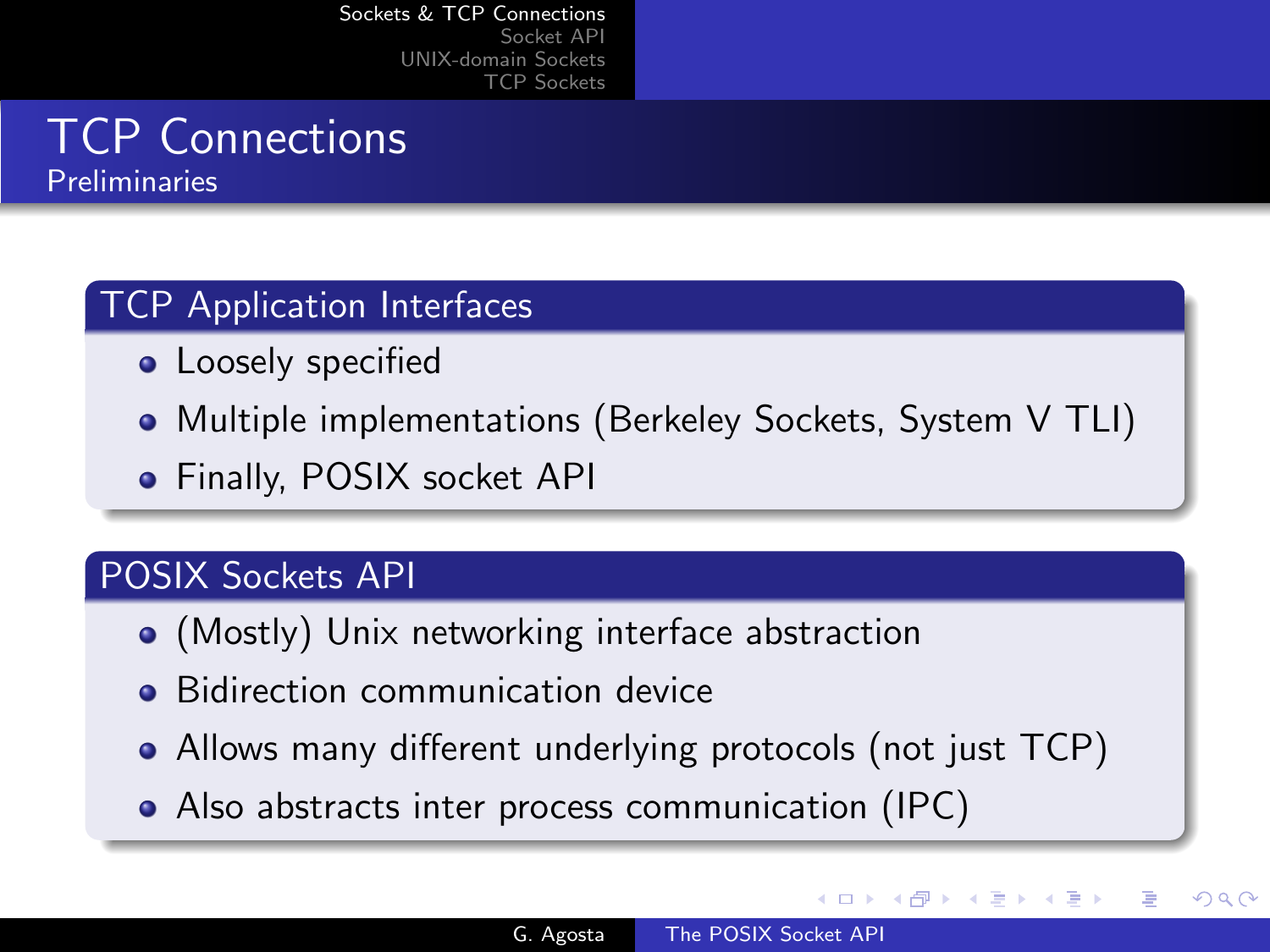## Socket Concepts Communication style

- Data is sent in *packets*
- **Communications style determines packet handling and** addressing

### Communication styles

- Connection (Stream and sequential sockets)
	- In-order delivery
	- Automatic request for retrasmission of lost/reordered packets
- Reliably Delivered Messages
	- No in-order delivery guarantee
	- Automatic request for retrasmission of lost packets
- Datagram

 $D_{\text{max}}$ 

- No in-order delivery guarantee
- Actually, no delivery guaranty at all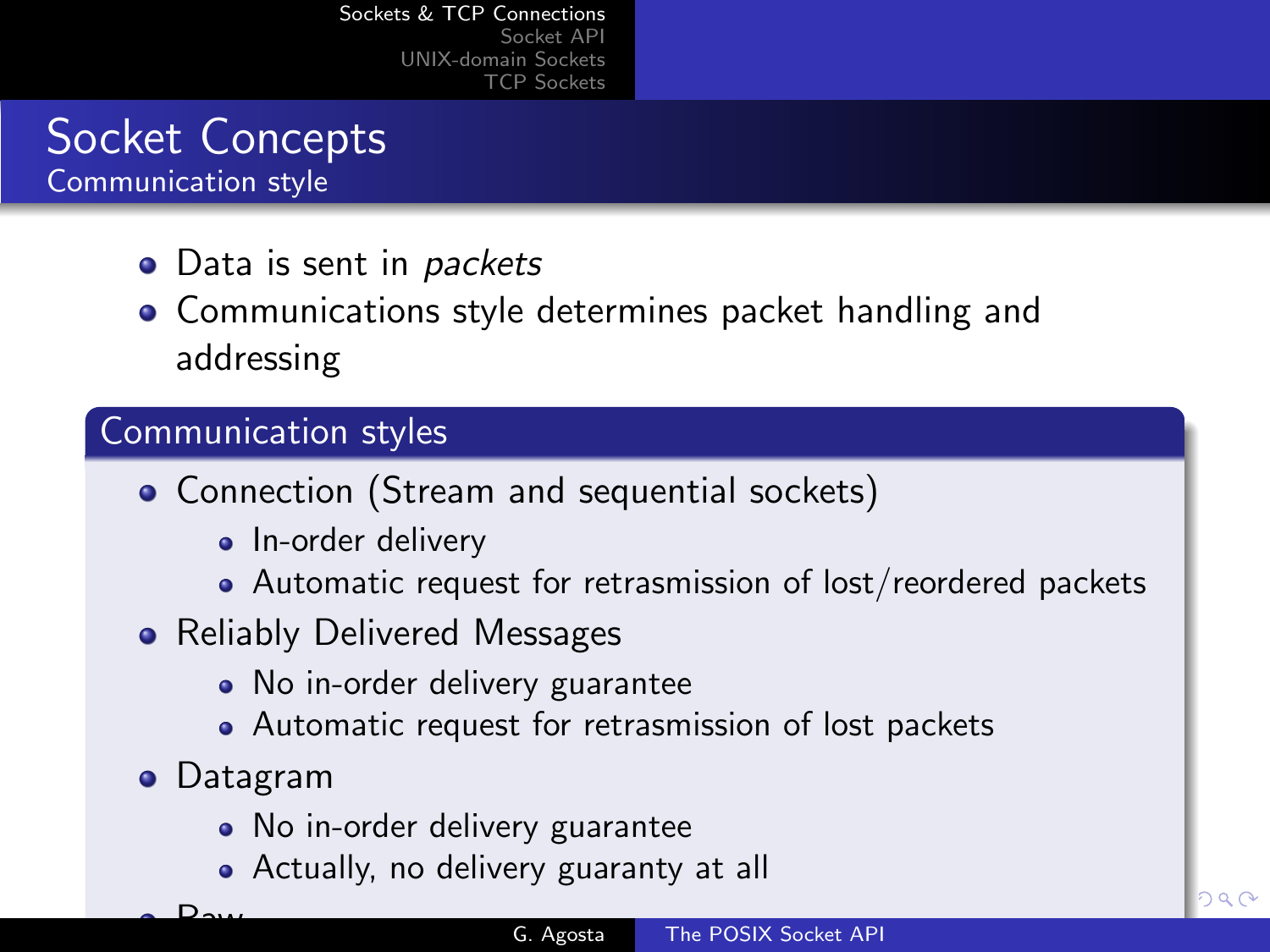## Socket Concepts Namespaces & Protocols

#### **Namespaces**

Define how socket addresses are written

- **•** Local namespace
	- Socket addresses are filenames
- Internet namespace
	- Socket addresses are IP addresses plus port numbers
	- Port numbers allow multiple sockets on the same host

#### Protocols

Specify the underlying protocol for transmitting data

- IP protocol family
- IP version 6
- **.** UNIX local communication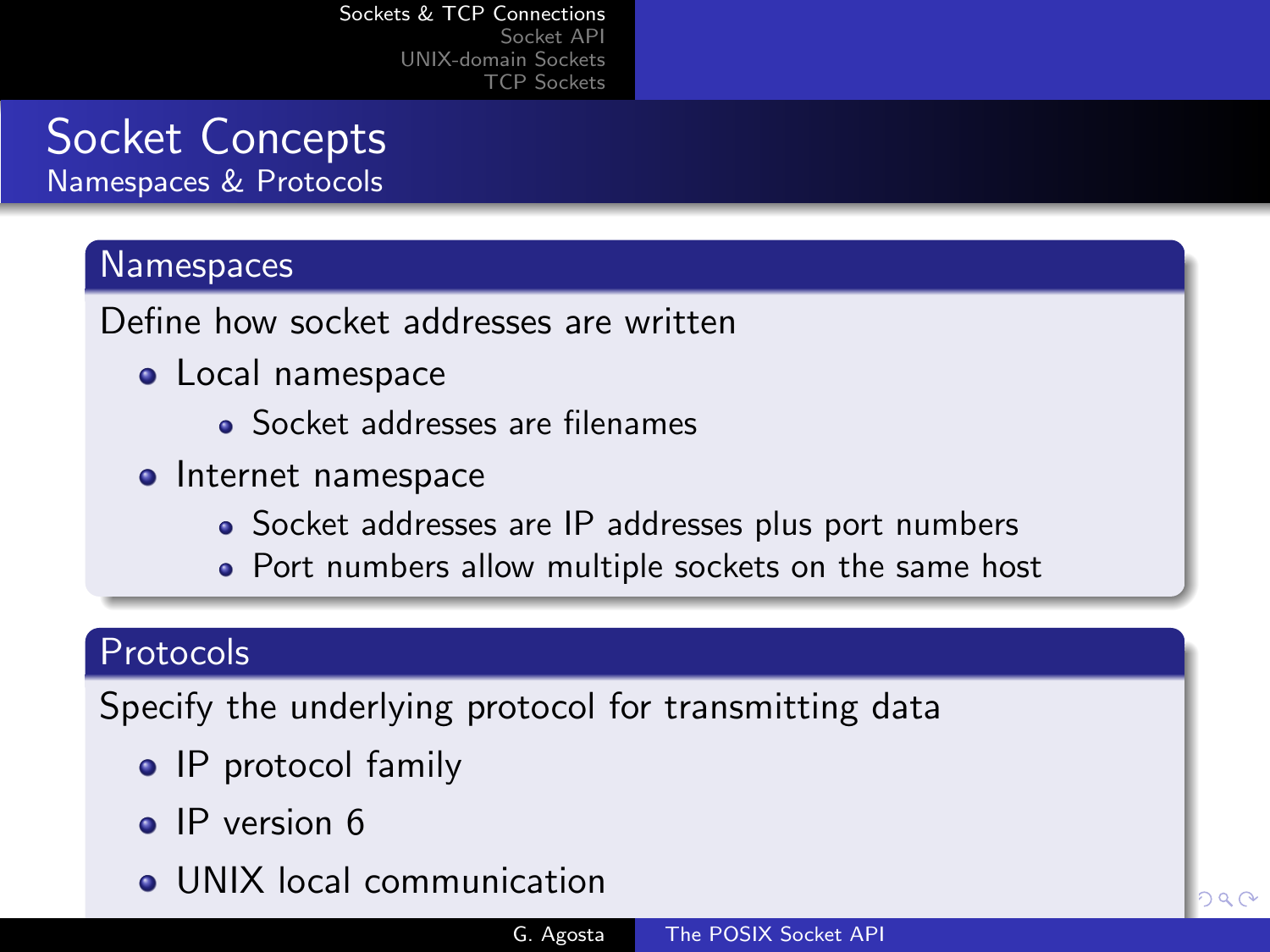### Socket Concepts Protocol-Style Combinations

| Protocol     | <b>Style</b> |            |          |          |                |
|--------------|--------------|------------|----------|----------|----------------|
|              | SOCK_STREAM  | SOCK_DGRAM | SOCK_RAW | SOCK_RDM | SOCK_SEQPACKET |
| PF_LOCAL     |              |            |          |          |                |
| PF INET      | TCP          | <b>UDP</b> | IPv4     |          |                |
| PF_INET6     | TCP          | <b>UDP</b> | IPv6     |          |                |
| PF_NETLINK   |              |            |          |          |                |
| PF_X25       |              |            |          |          |                |
| PF_APPLETALK |              |            |          |          |                |
| PF_PACKET    |              |            |          |          |                |

†Valid combination, with no special name

G. Agosta [The POSIX Socket API](#page-0-0)

4 0 8

→ 冊→

任

 $\sim$ 

∍

 $299$ 

∍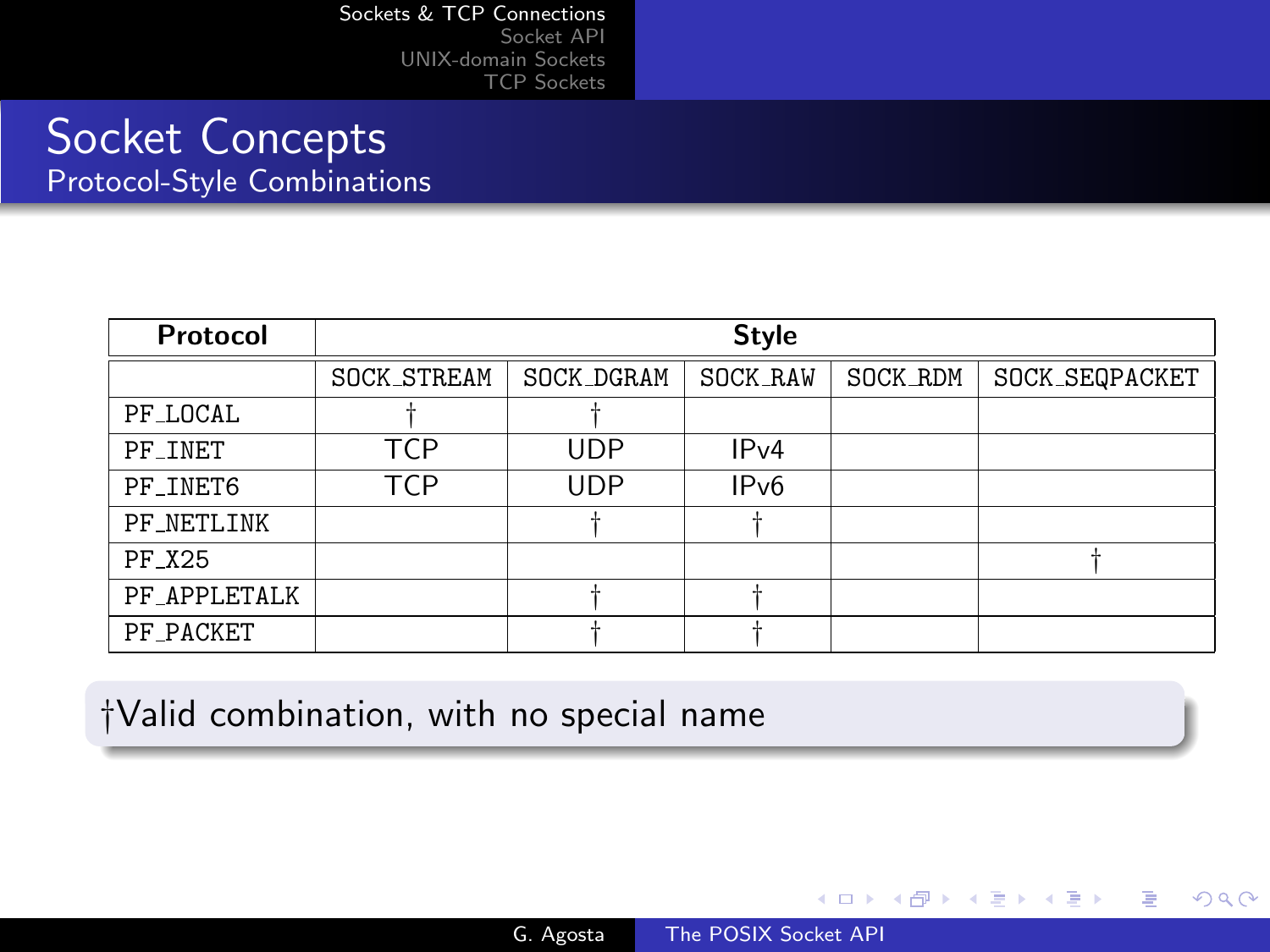## Socket API Socket Representation and System Calls

### Representation

- File descriptors are employed to represent sockets
- Once communication is established, POSIX I/O calls are used

#### System Calls

socket Creates a socket

close Destroys a socket

connect Creates a connection between two sockets

<span id="page-6-0"></span>bind Labels a server socket with an address

listen Configures a socket to accept conditions

accept Accepts a connection and creates a new socket for the connection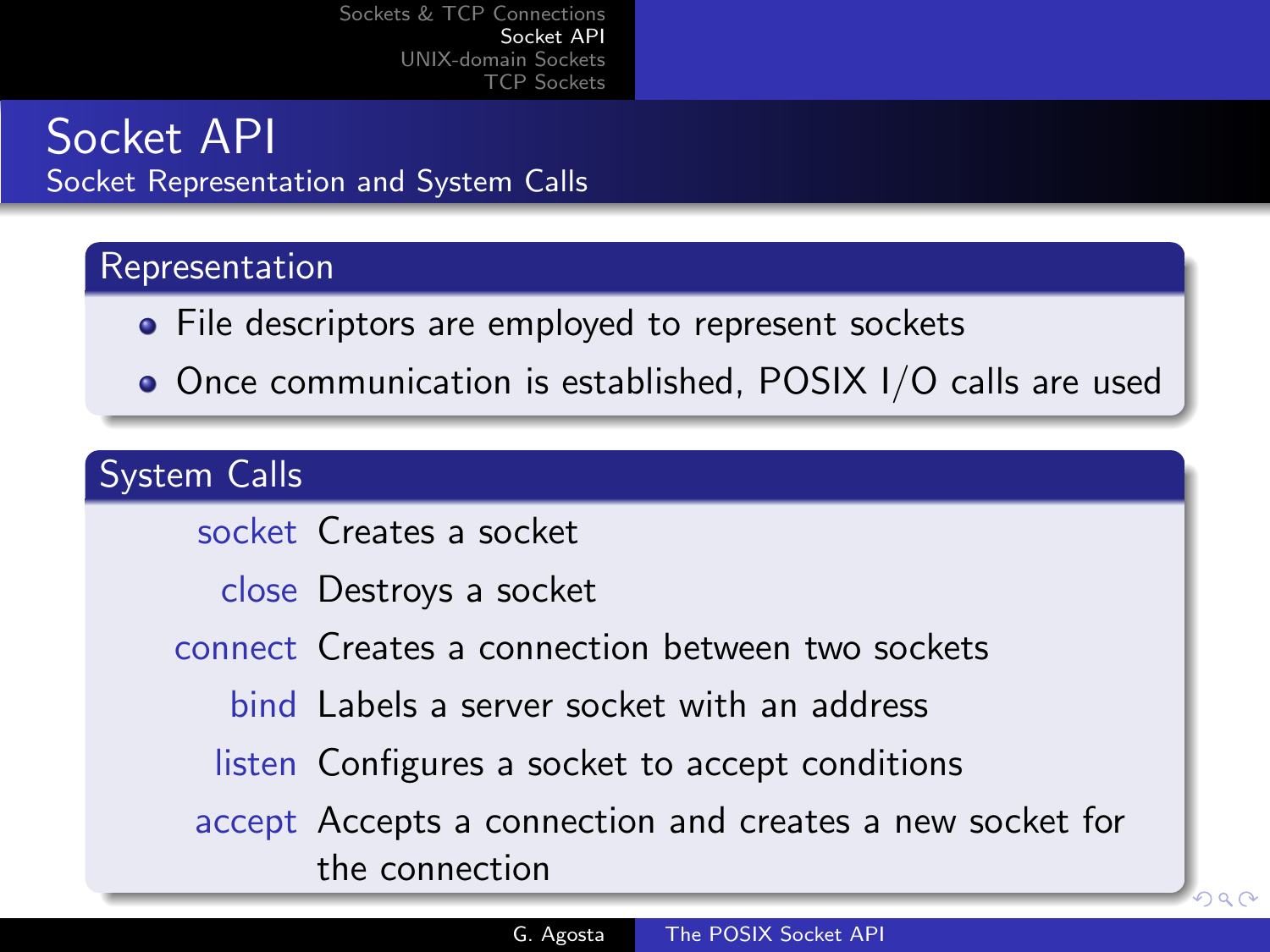# Socket API

socket

#### Prototype

#include <sys/socket.h> int socket(int domain, int type, int protocol)

#### Operation

- Creates a socket (data structure in the file table)
- Takes three parameters

domain Socket domain (protocol family, e.g., PF LOCAL, PF INET)

type Socket type (communication style) protocol Protocol (generally implicit)

• Returns a file descriptor (positive integer) if successful, -1 otherwise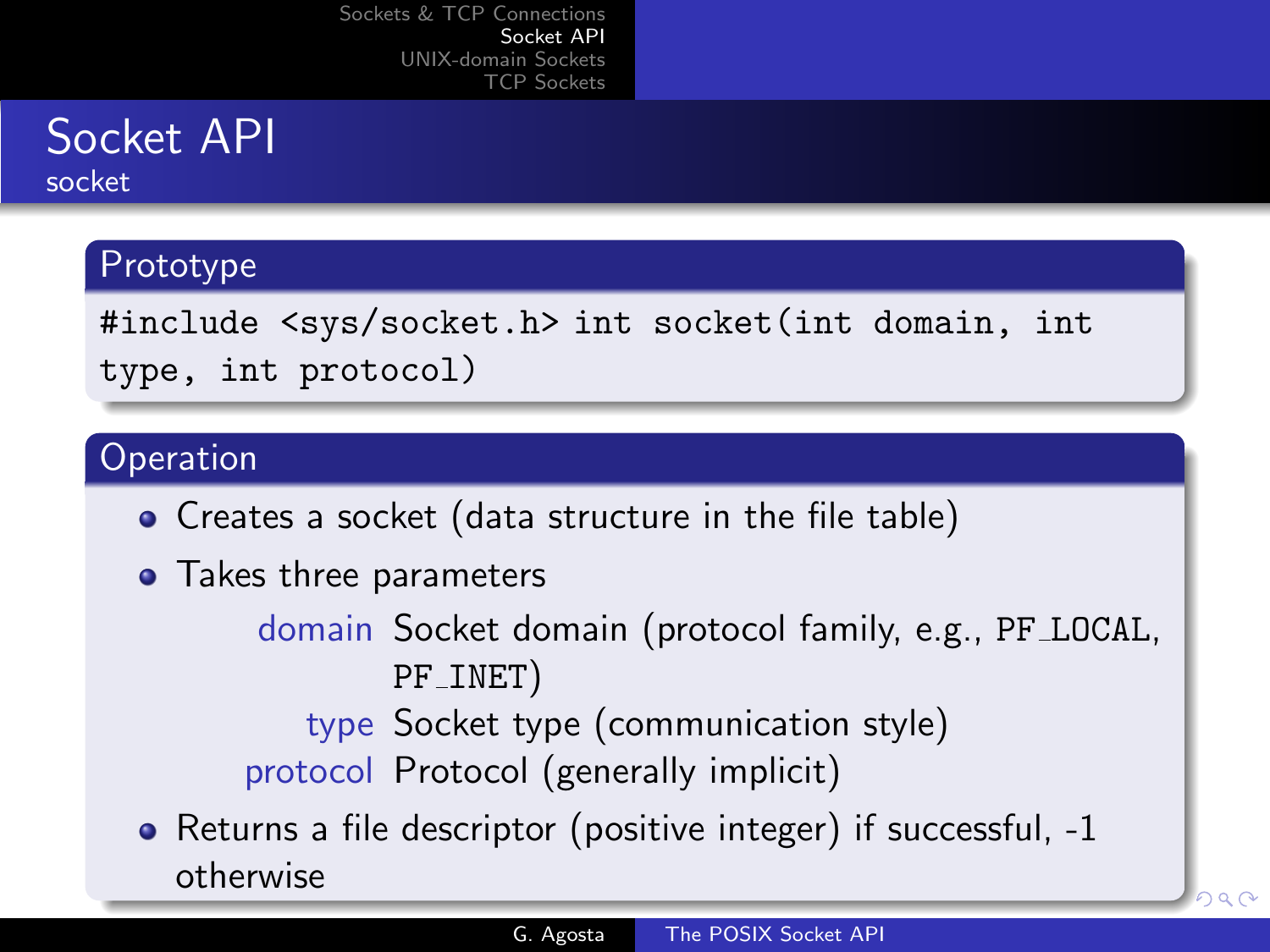

#### Prototype

#include <unistd.h> int close(int f)

#### Operation

- **Q** Closes the socket
- Actually, since it is a file descriptor, this is just the usual close call
- Returns 0 if successful

4 0 8

**K 伺 ▶ → 手**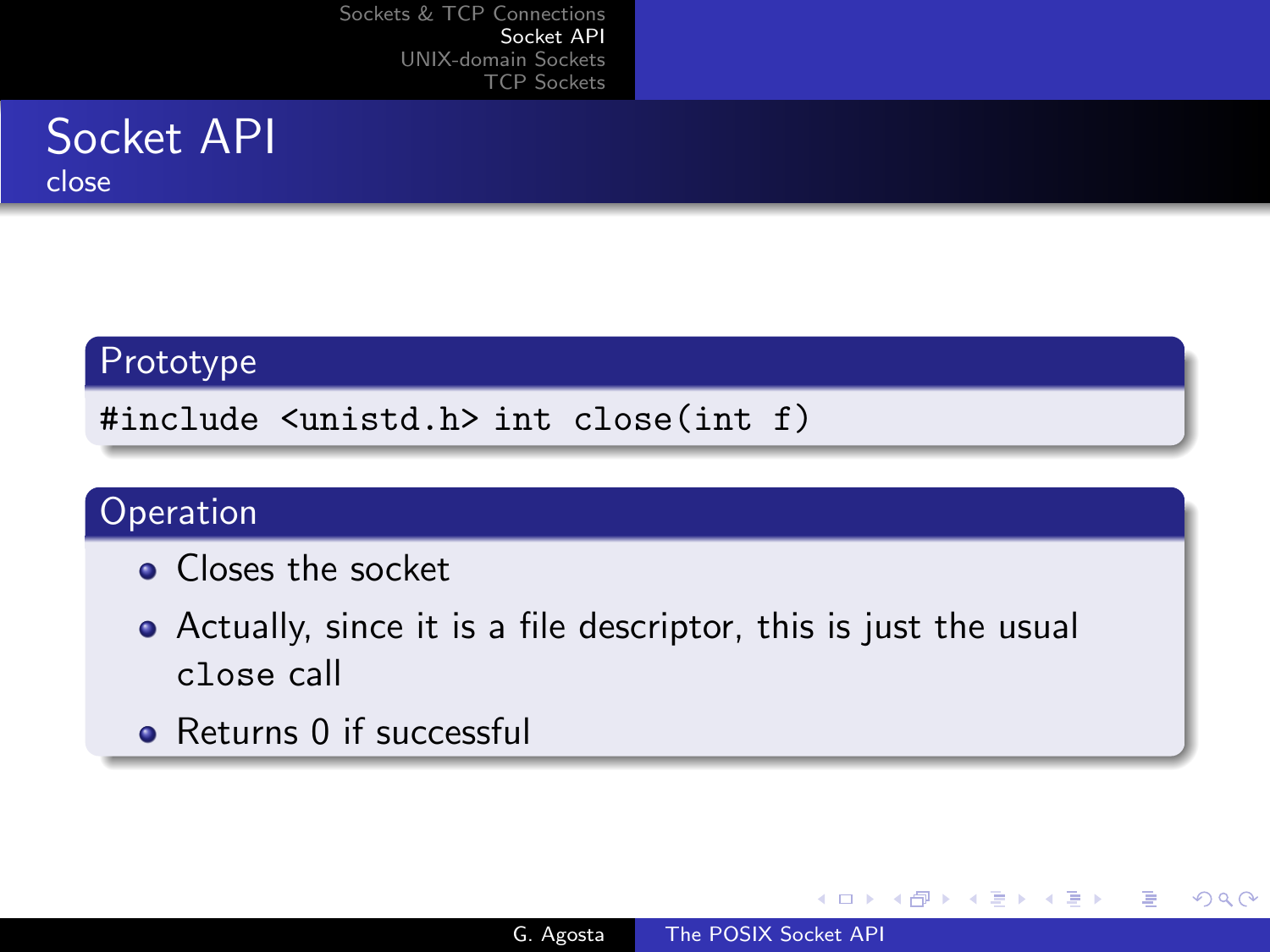

connect

#### Prototype

#include <sys/socket.h> int connect(int sockfd, const struct sockaddr \*serv addr, socklen t addrlen);

#### **Operation**

- Connects the socked sockfd to the specified (remote) address
- addrlen is an integer (size of the sockaddr structure)
- Connectionless sockets can use connect multiple times, to change the associated address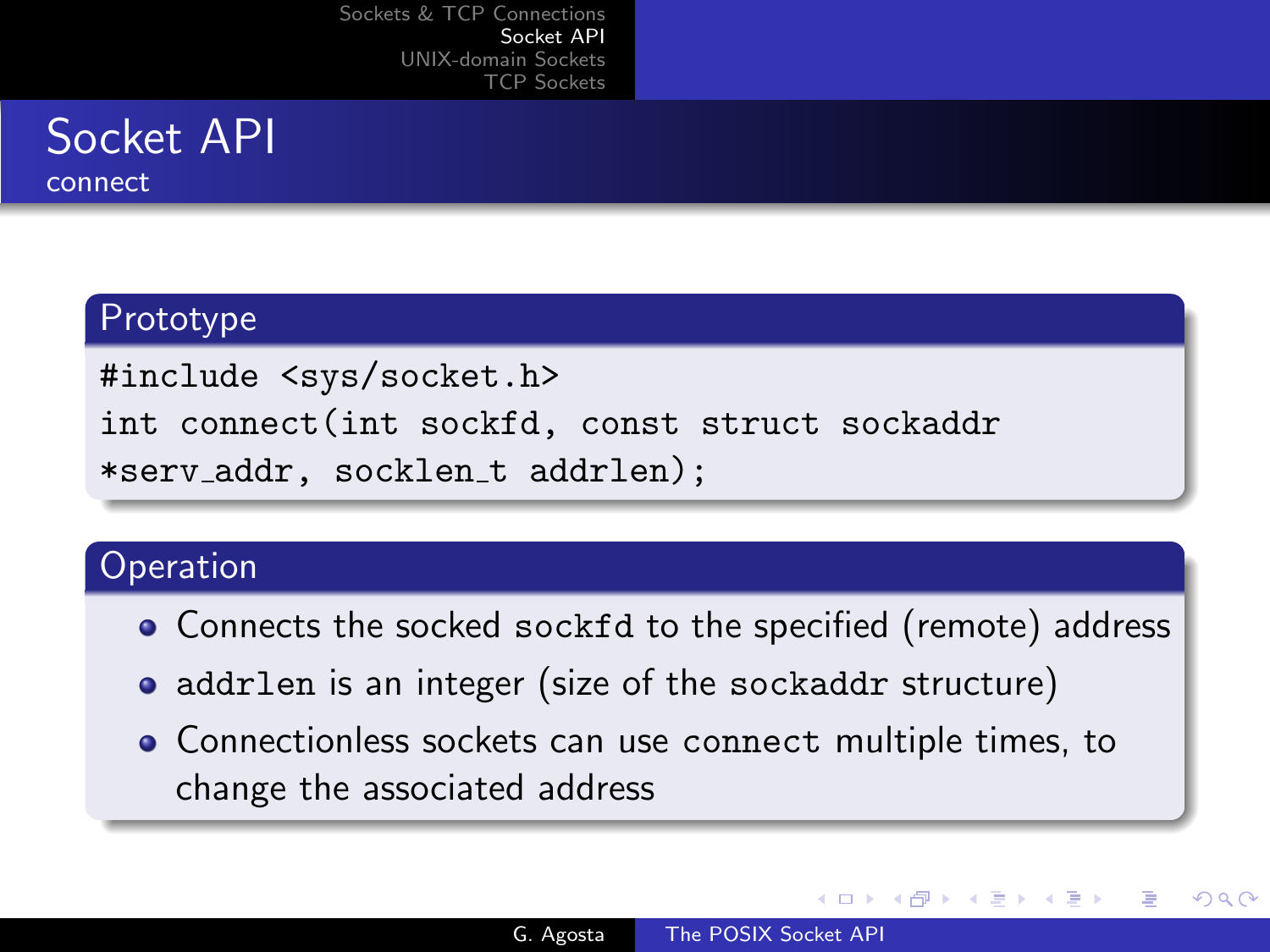## Socket API bind

#### Prototype

#include <sys/socket.h> int bind(int sockfd, const struct sockaddr \*addr, socklen\_t addrlen);

#### **Operation**

- Assigns a local address to the socket
- Necessary to make a socket visible outside the process
- The sockaddr structure depends on the address family
- Returns 0 if successful, -1 otherwise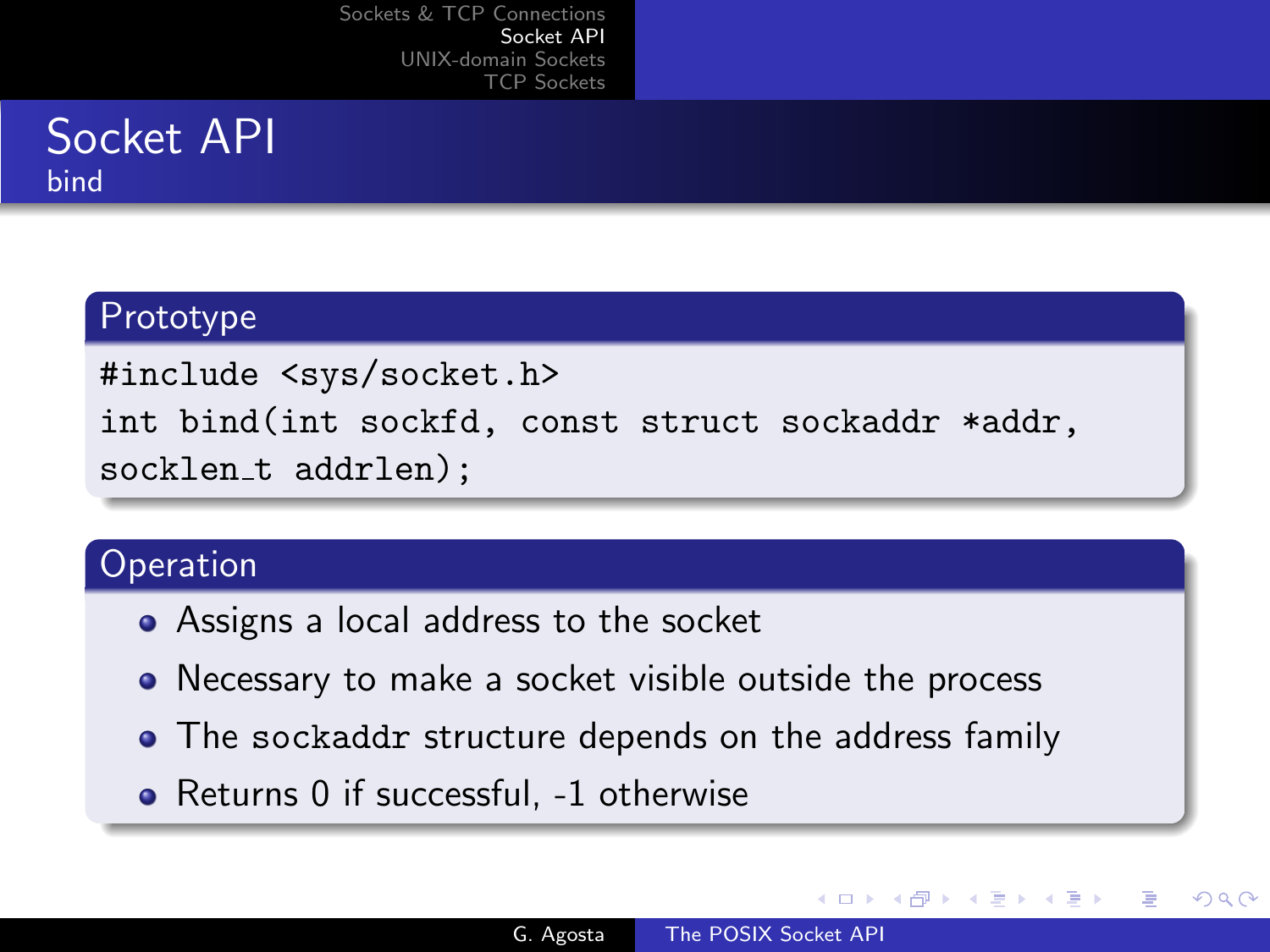# Socket API

listen

#### Prototype

#include <sys/socket.h>

int listen(int sockfd, int backlog);

#### **Operation**

- Marks the socket as *passive*
- The socket must use the SOCK STREAM or SOCK SEQPACKET styles
- It will then be used to accept incoming connections
- **•** backlog is the maximum length of the pending connections queue
- Returns 0 if successful, -1 otherwise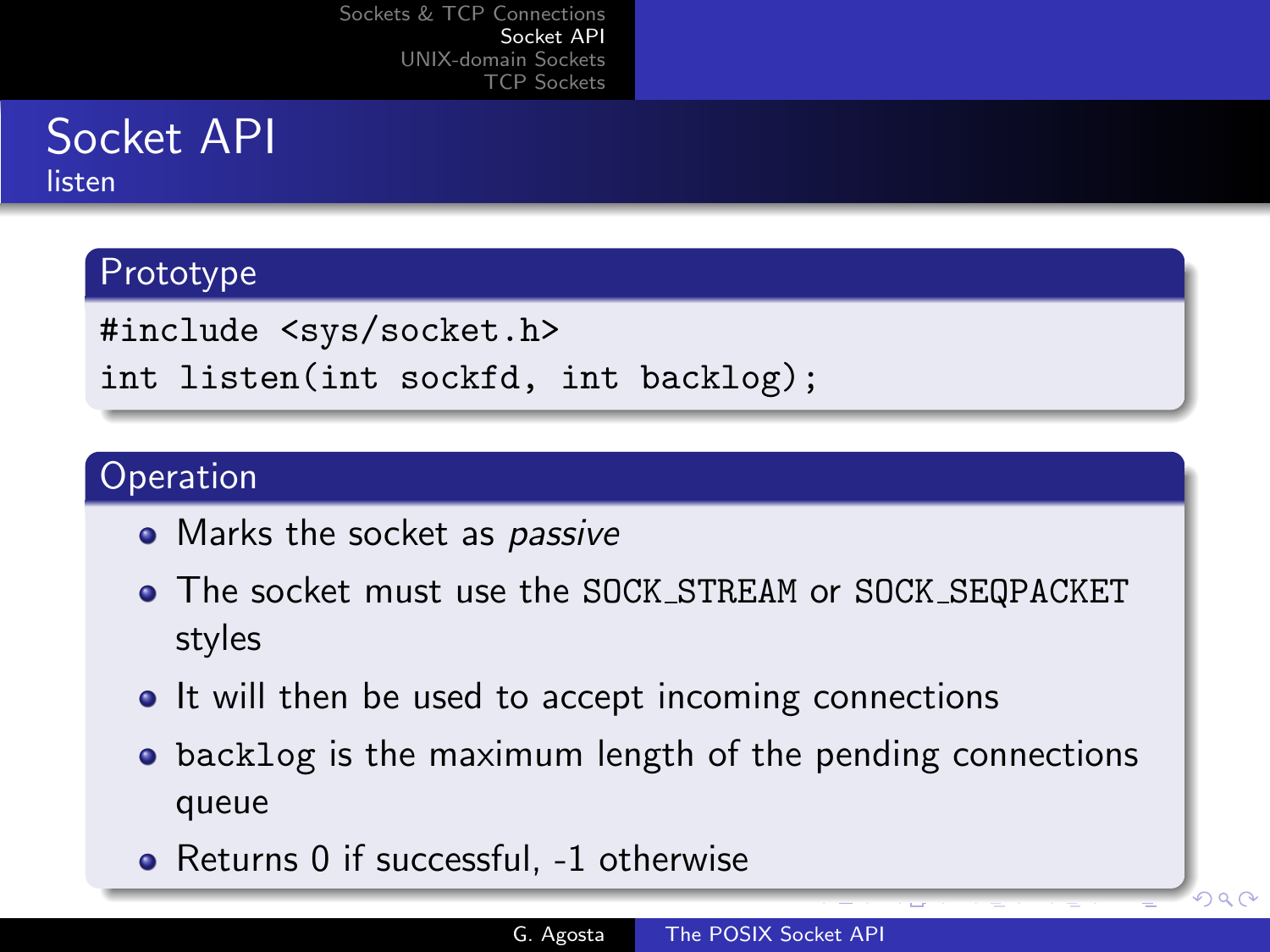## Socket API accept

#### Prototype

#include <sys/socket.h> int accept(int sockfd, struct sockaddr \*addr, socklen\_t \*addrlen);

#### **Operation**

- Used in passive connection-based sockets
- addr is filled with the peer socket address
- addrlen initially contains the size of addr in memory, replaced with the actual size
- Returns the file descriptor (positive integer) for the accepted socket if successful, -1 otherwise

4 mP

 $QQ$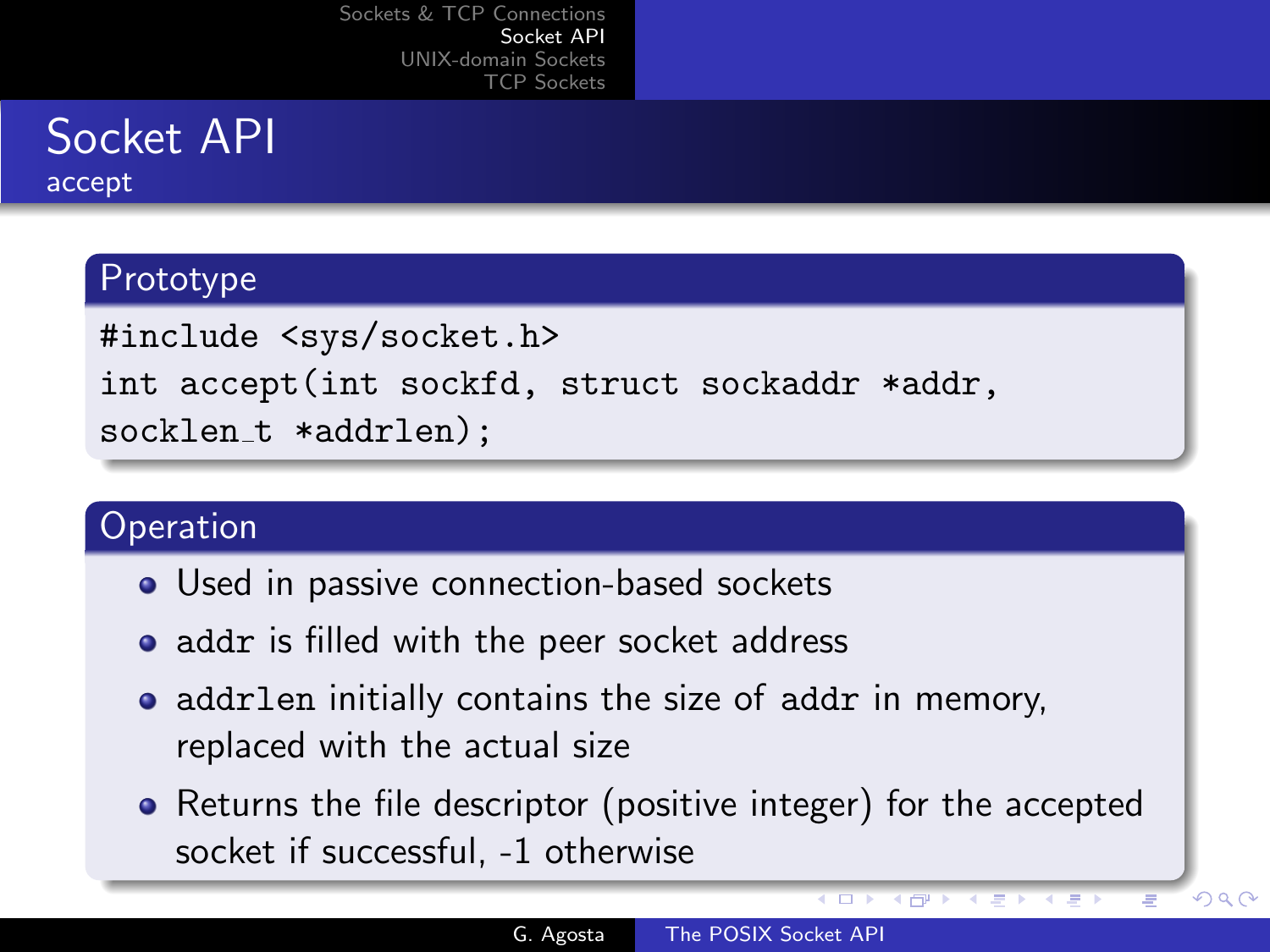## Socket Address

Generic data structure

#### **Rationale**

}

- Addresses differ for the various protocols
- Different structures must be used
- Sockets are rather old (1982), and a non-ANSI C workaround was used instead of **void**  $*$

#### The sockaddr structure

s t r u c t s o c k a d d r { s a f a m i l y t s a f a m i l y ; /∗ AF xxx ∗/ char s a d a t a [ 1 4 ] ; /∗ a d d r e s s ∗/

 $\leftarrow$ 

Þ.

**K 何 ▶ ス ヨ ▶** 

Ŧь

 $QQ$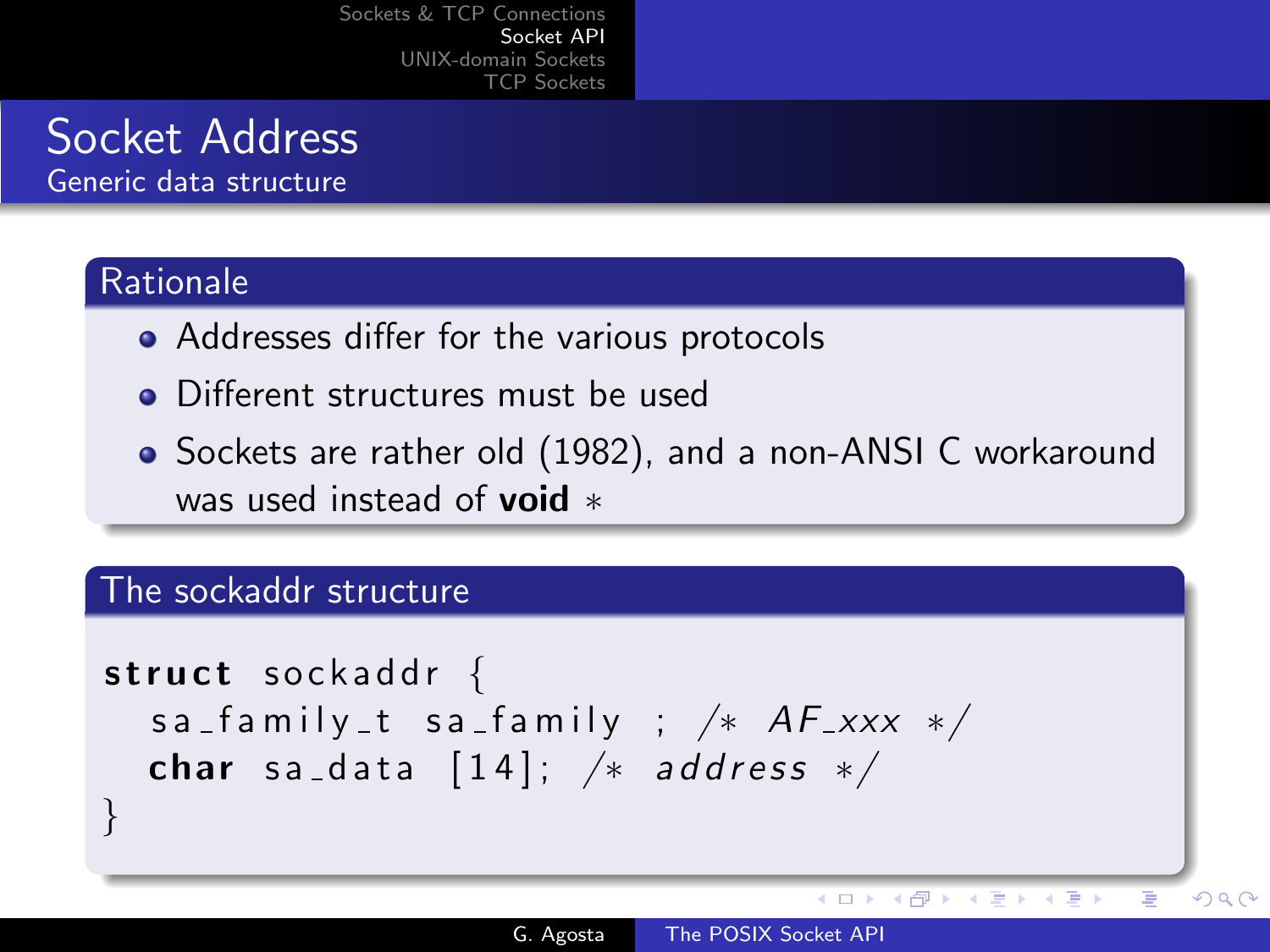## Socket Address

Data types for sockaddr structures

| <b>Type</b> | <b>Description</b>               | <b>Header</b> |  |
|-------------|----------------------------------|---------------|--|
| int8_t      | signed 8 bit integer             | sys/texttts.h |  |
| uint8_t     | unsigned 8 bit integer           | sys/texttts.h |  |
| $int16_t$   | signed 16 bit integer            | sys/texttts.h |  |
| uint16_t    | unsigned 16 bit integer          | sys/texttts.h |  |
| int32_t     | signed 32 bit integer            | sys/texttts.h |  |
| uint32_t    | unsigned 32 bit integer          | sys/texttts.h |  |
| sa_family_t | address family                   | sys/socket.h  |  |
| socklen_t   | address struct length (uint32_t) | sys/socket.h  |  |
| in_addr_t   | IPv4 address (uint32_t)          | netinet/in.h  |  |
| in_port_t   | TCP or UDP port (uint16_t)       | netinet/in.h  |  |

Þ

メロメ メ母メ メミメ メミメ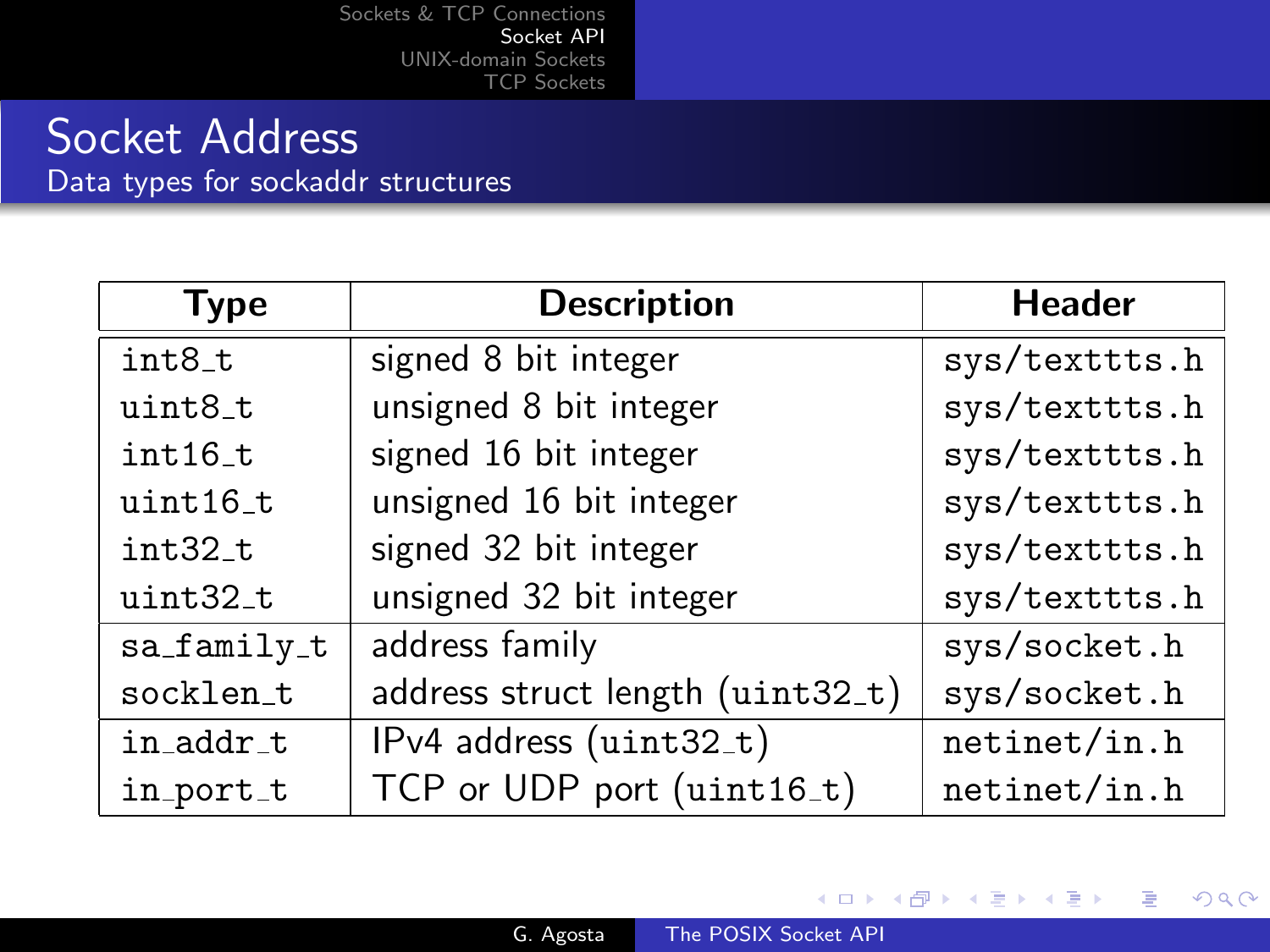Local Sockets Using Sockets as IPC

#### Why?

- Provide communication between programs/processes
- Use the same socket abstraction

#### How to use local/UNIX sockets

- Namespace: PF\_LOCAL or PF\_UNIX
- Use the struct sockaddr un
- The filename must be up to 108 bytes
- <span id="page-15-0"></span>• The actual length is computed using SUN\_LEN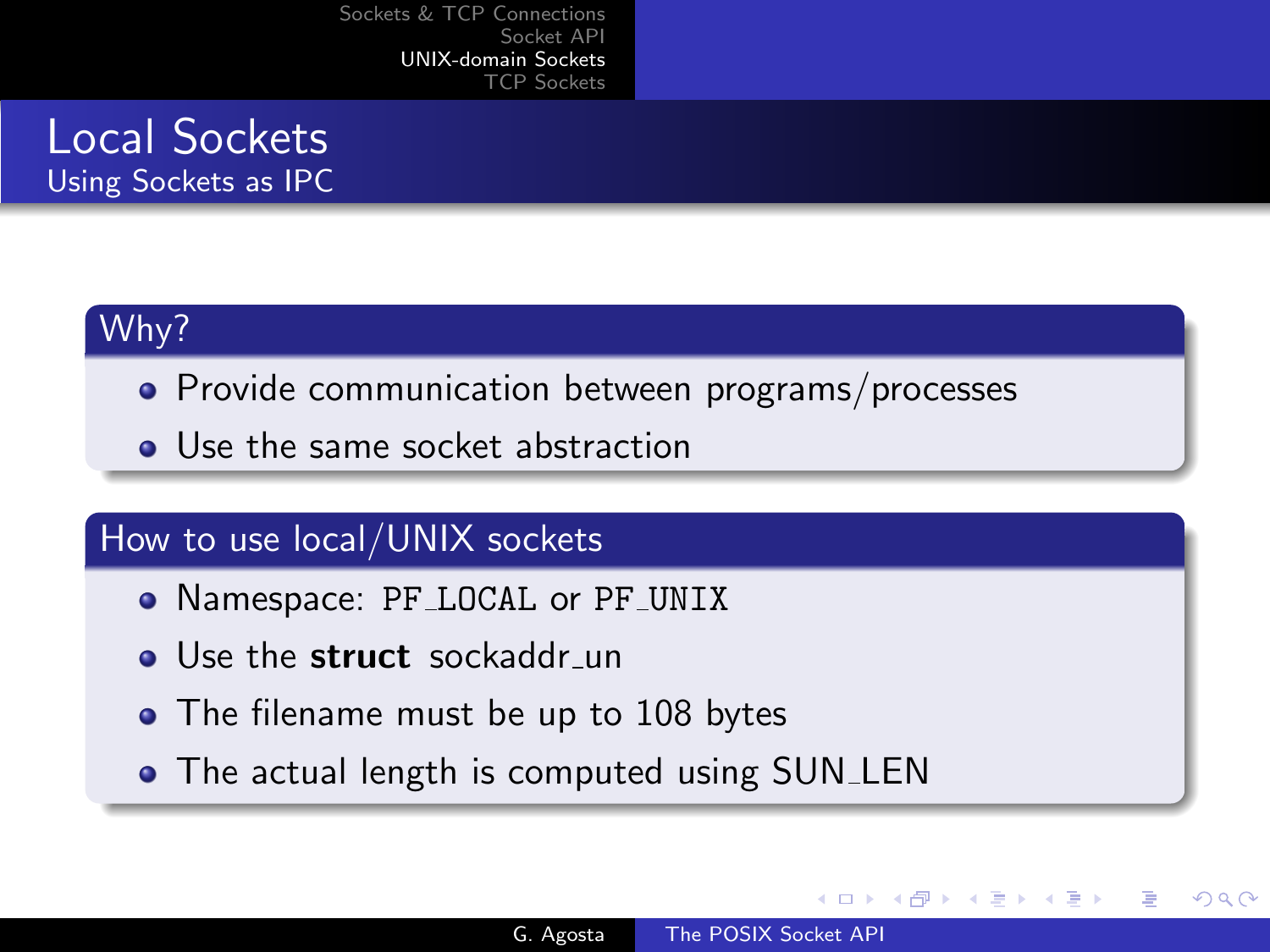## Local/UNIX Socket Address

The sockaddr structures



#### Values

- $\bullet$  sun\_family = AF\_LOCAL or sun\_family = AF\_UNIX
- sun\_path must be a file *pathname*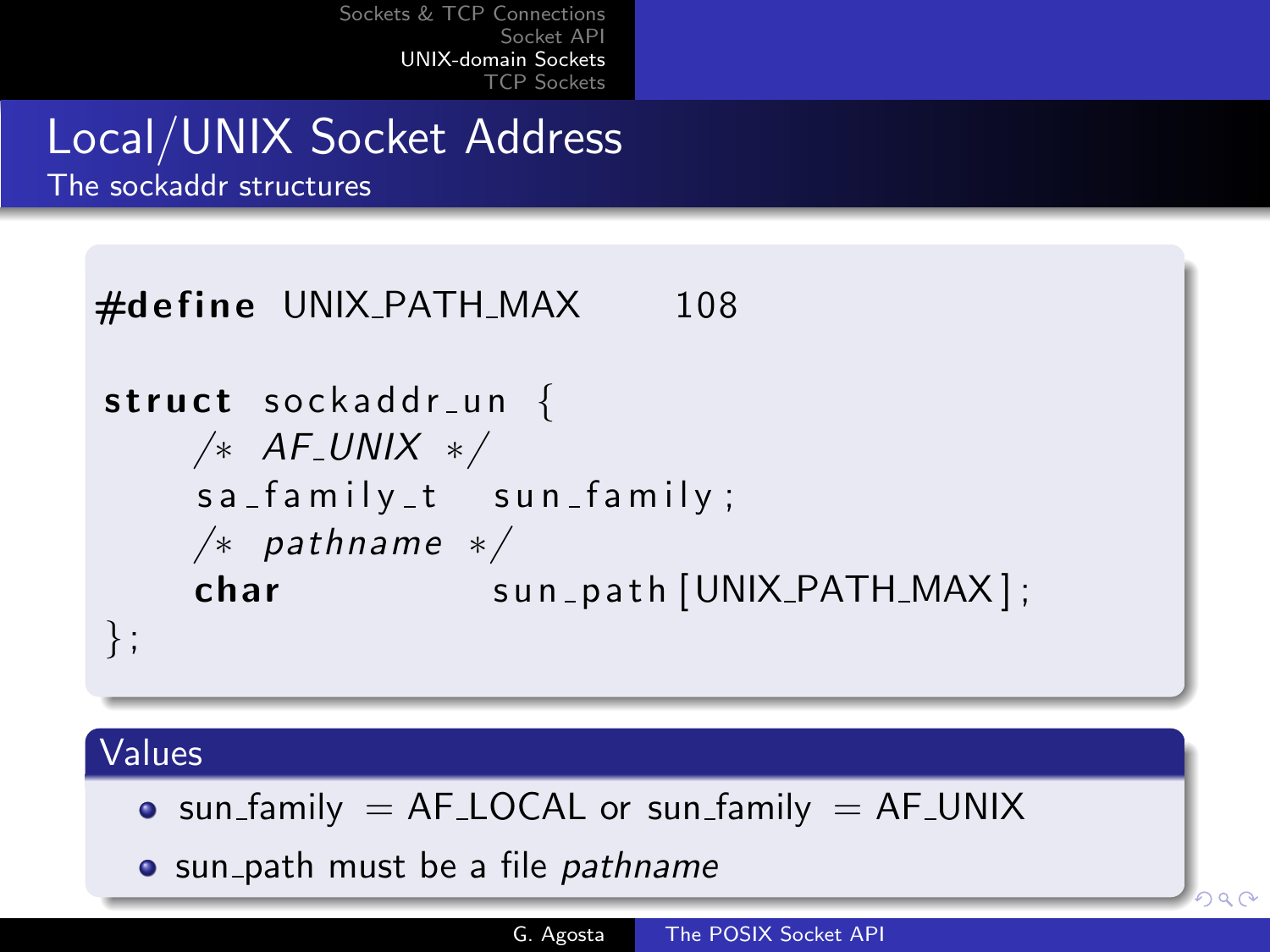#### TCP Sockets **Generalities**

- **Connection-based socket**
- Two sockets are involved, with different roles
	- One socket (server) accept the connection
	- The other socket (client) establishes the connection
- <span id="page-17-0"></span>The client needs to know the server in advance, but not vice versa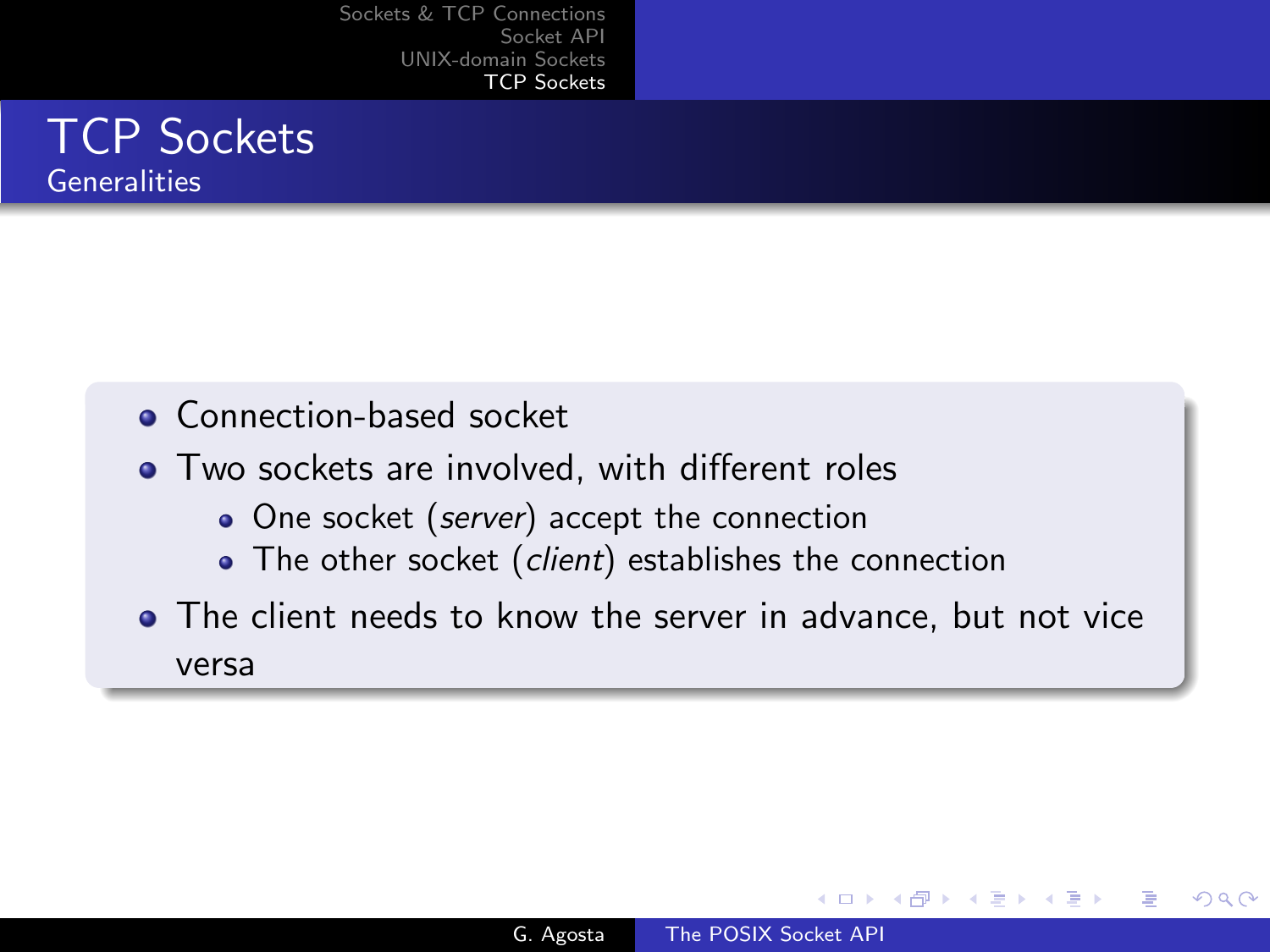# TCP Connections

Three Way Handshake



G. Agosta [The POSIX Socket API](#page-0-0)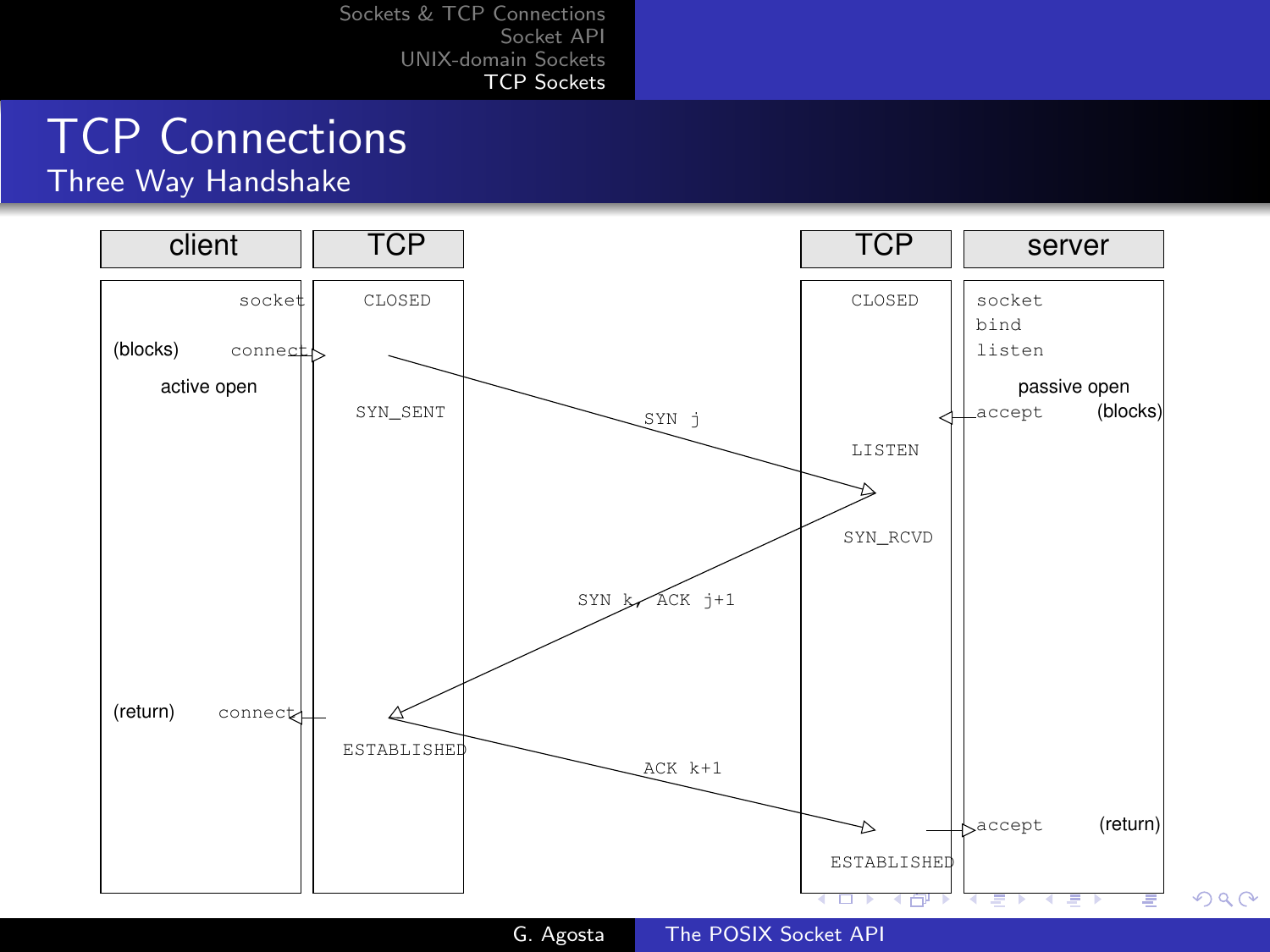[Sockets & TCP Connections](#page-2-0) [Socket API](#page-6-0)  $IINIX<sub>chomain</sub>$ [TCP Sockets](#page-17-0)

## IPv4 Socket Address

The sockaddr structures

```
struct sockaddr_in \{/* address family: AF_INET */sa_f amily_t sin family;
   /∗ port in network byte order (big-endian)
   in\_port\_t sin port;
   /* internet address */struct in addr sin addr;
} ;
/* Internet address. */struct in addr \{/* address in network byte order */in\_addr_t saddr;
} ;
```